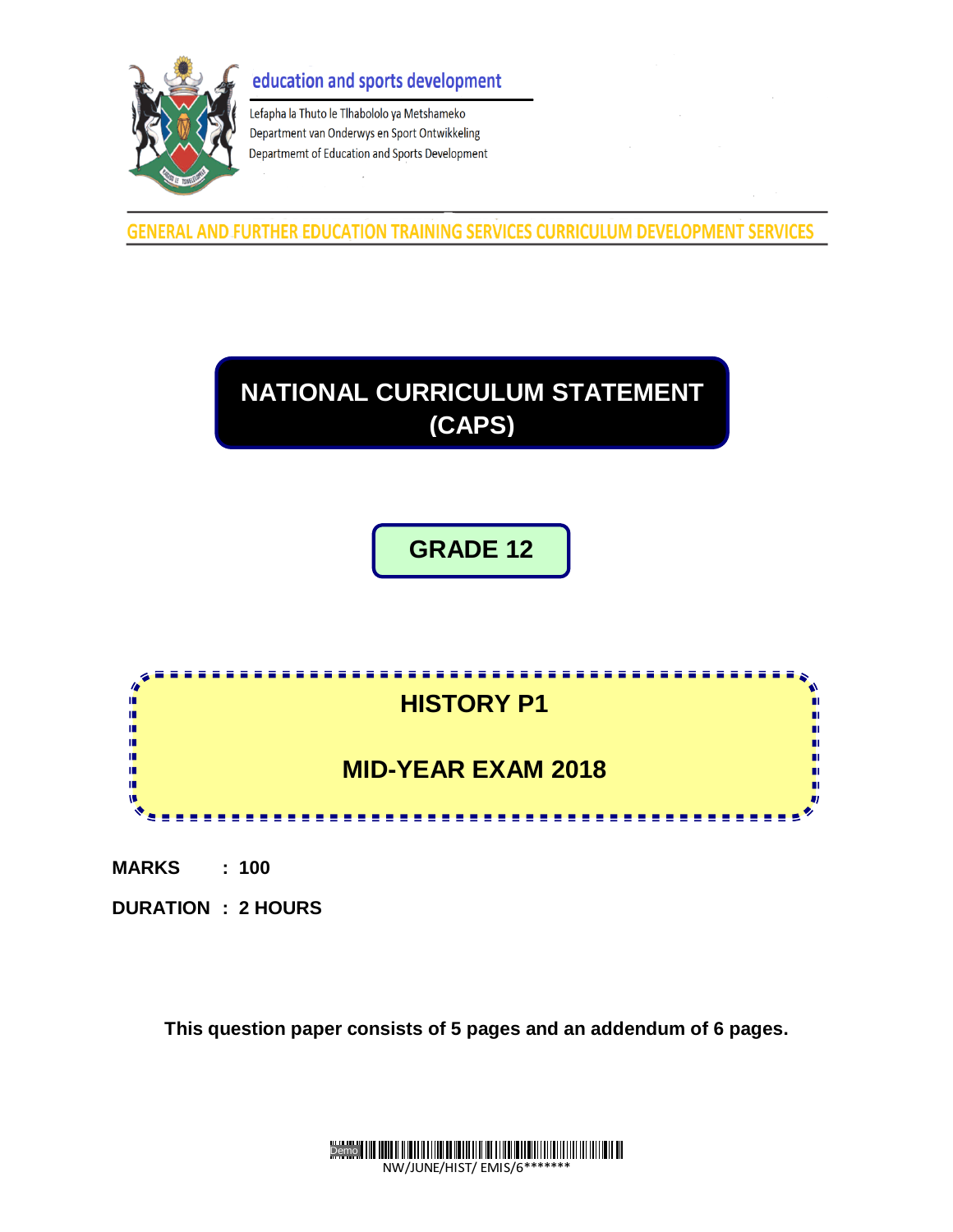### **INSTRUCTIONS AND INFORMATION**

1. This question paper consists of SECTION A and SECTION B based on the prescribed content framework in the CAPS document.

### **SECTION A: SOURCE-BASED QUESTION**

QUESTION 1: CIVIL SOCIETY PROTESTS FROM THE 1950s TO THE 1970s: BLACK POWER MOVEMENT

### **SECTION B: ESSAY QUESTION**

QUESTION 2: CIVIL SOCIETY PROTESTS FROM THE 1950s TO THE 1970s: CIVIL RIGHTS MOVEMENT

- 2. SECTION A consists of ONE source-based question. Source material that is required to answer these questions will be found in the ADDENDUM.
- 3. SECTION B consists of ONE essay question.
- 4. ALL questions are compulsory.
- 5. You are advised to spend at least ONE hour per question.
- 6. When answering questions, you should apply your knowledge, skills and insight.
- 7. You will be disadvantaged by merely rewriting the sources as answers.
- 8. Number the answers correctly according to the numbering system used in this question paper.
- 9. Write neatly and legibly.

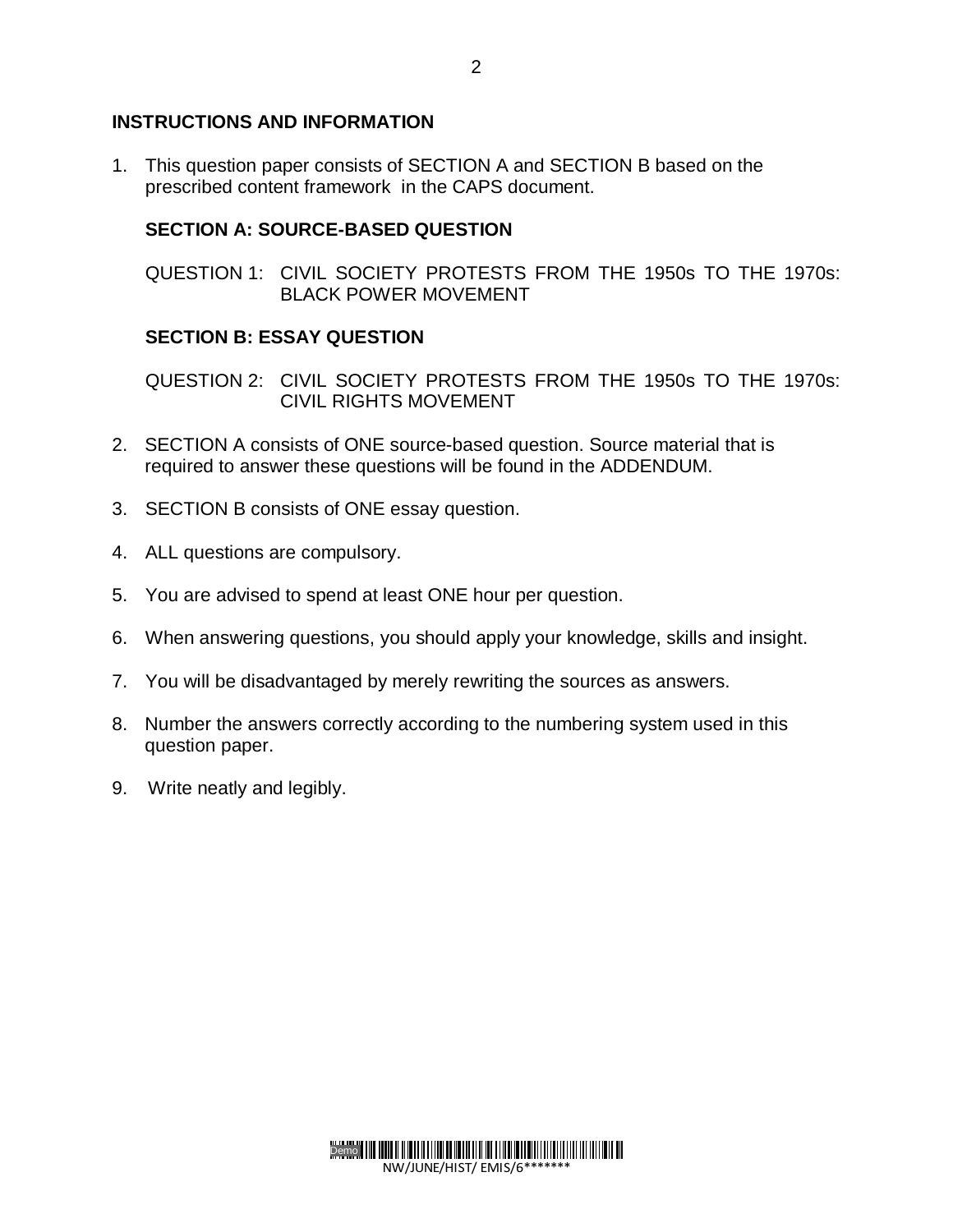### **SECTION A: SOURCE-BASED QUESTION**

Source material that is required to answer these questions will be found in the ADDENDUM.

**QUESTION 1: HOW DID AFRICAN AMERICAN LEADERS CONTRIBUTE TO THE BLACK POWER MOVEMENT IN THE UNITED STATES OF AMERICA IN THE 1960S?**

Study Sources 1 A, 1 B, 1 C and 1 D and answer the questions that follow.

#### 1.1 Read Source 1 A.

1.1.1 Name the piece of legislation that the US Congress passed in 1964.

 $(1 \times 1)$   $(1)$ 

| 1.1.2 Quote TWO pieces of evidence from the source which suggest that |                    |  |
|-----------------------------------------------------------------------|--------------------|--|
| African-Americans thought the Civil Rights Movement's strategies      |                    |  |
| were not successful.                                                  | $(2 \times 1)$ (2) |  |

- 1.1.3 Explain the concept *Black Power* in your own words. (1 x 2) (2)
- 1.1.4 State TWO significant aspects of the Black Power Movement mentioned in the source.  $(2 \times 1)$  (2)
- 1.1.5 What do you think Stokely Carmichael implied by the statement '*I'm not going to beg the white man for anything I deserve – I'm going to take it*' in the context of the Black Power Movement in the 1960s?
	- $(2 \times 2)$   $(4)$

#### 1.2 Consult Source 1 B.

- 1.2.1 Identify any TWO characteristics of the philosophy of Black Nationalism that Malcolm X highlighted in his speech.  $(2 \times 1)$  (2)
- 1.2.2 Using the information in the source and your own knowledge, explain why Malcolm X believed that the United States government failed African-Americans. (2 x 2) (4)
- 1.2.3 Comment on Malcolm X's criticism of the '*sit-in*' strategy of the Civil Rights Movement.  $(2 \times 2)$  (4)

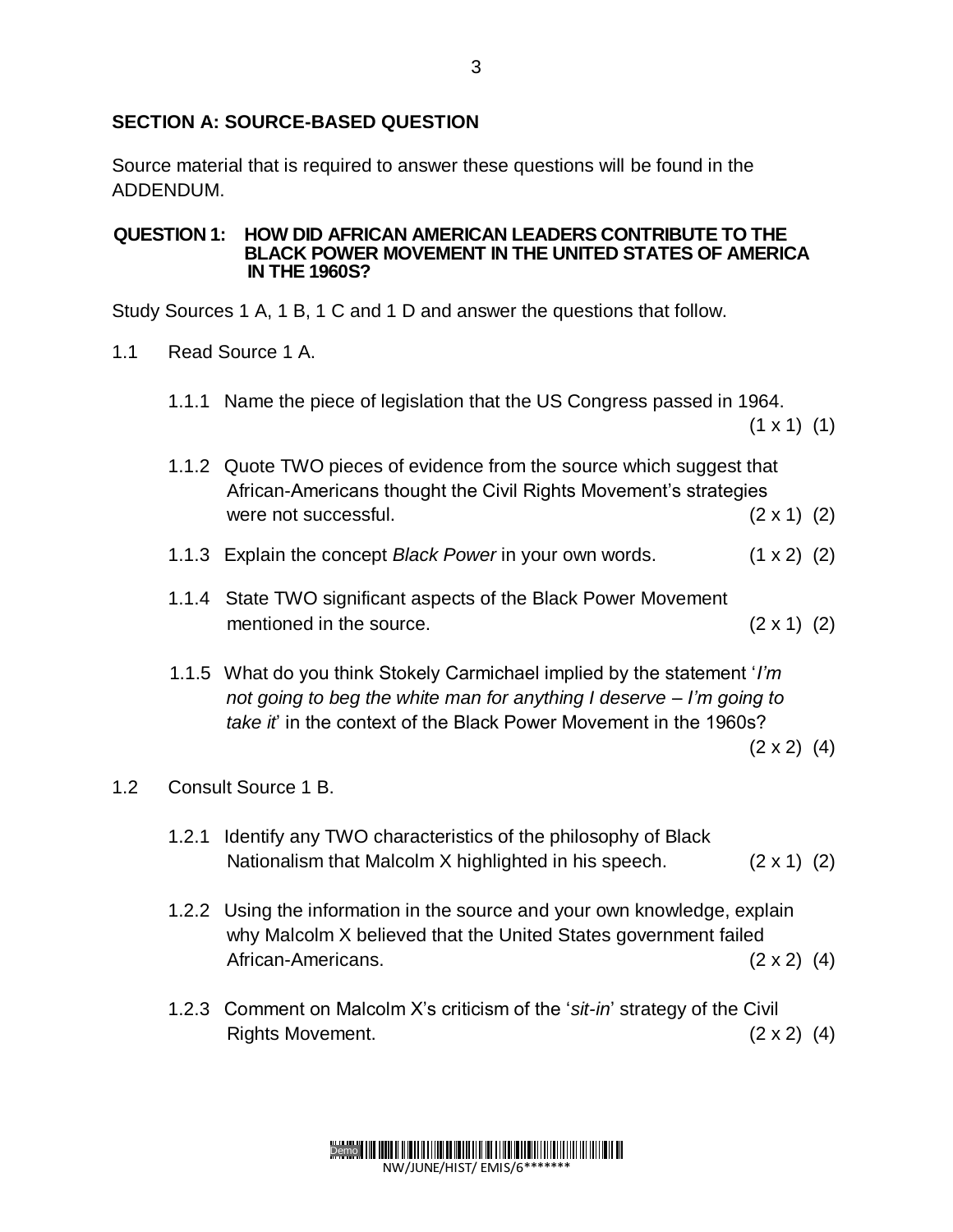1.2.4 Mention TWO actions that Malcolm X proposed African-Americans should take moving away from a sit-in mentality.  $(2 \times 1)$  (2) 1.3 Refer to Source 1 C. 1.1.1 Explain why you think this photograph was taken. Use the visual clues in the photograph to support your answer.  $(2 \times 2)$  (4) 1.1.2 Using the source and your own knowledge, explain the Black Panther party's reference to '*defense*' in their slogan. (1 x 2) (2) 1.4 Read Source 1 D. 1.4.1 Quote a piece of evidence from the source which suggests that the Black Panther, as an organization, didn't have a name when it started.  $(1 \times 2)$   $(2)$ 1.4.2 Comment on the meaning of the '*charging Black Panther*' as a logo of the Black Panther Party.  $(1 \times 2)$  (2) 1.4.3 According to the source, who influenced Bobby Seale in his study of Black history? (1 x 1) (1) 1.4.4 Explain why you would consider this source useful to a historian researching about the Black Power Movement. (2 x 2) (4) 1.5 Study Sources 1 B and 1 D. Explain how the evidence in these sources support each other regarding the role of Malcolm X in the Black Power Movement in the US.  $(2 \times 2)$  (4) 1.6 Using the information in the relevant sources and your own knowledge, write a paragraph of about EIGHT lines (about 80 words), explaining how African-American leaders contributed to the Black Power Movement in the United States of America in the 1960s. (8)